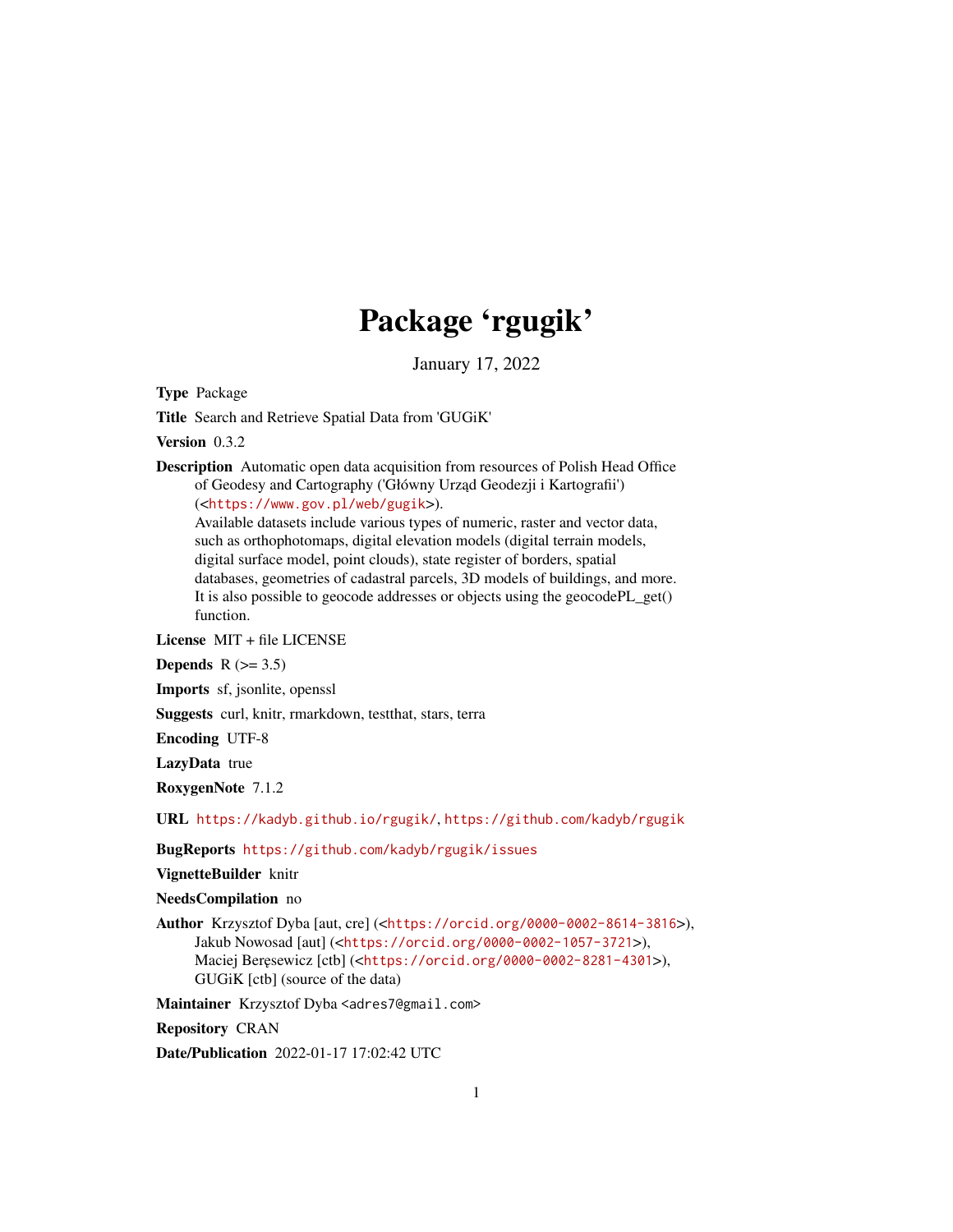# <span id="page-1-0"></span>R topics documented:

| 3              |
|----------------|
| $\overline{4}$ |
| $\overline{4}$ |
| 5              |
| 5              |
| 6              |
| 7              |
| -8             |
| - 9            |
|                |
|                |
|                |
|                |
|                |
|                |
|                |
|                |
|                |

#### **Index** [17](#page-16-0)

borders\_download *Download State Register of Borders*

# Description

Download State Register of Borders

# Usage

```
borders_download(type, outdir = ".", unzip = TRUE, ...)
```
# Arguments

| type    | "administrative units", "special units" or "addresses"                                           |
|---------|--------------------------------------------------------------------------------------------------|
| outdir  | (optional) name of the output directory; by default, files are saved in the working<br>directory |
| unzip   | TRUE (default) or FALSE, when TRUE the downloaded archive will be ex-<br>tracted and removed     |
| $\cdot$ | additional argument for utils:: download.file()                                                  |

# Value

a selected data type in SHP format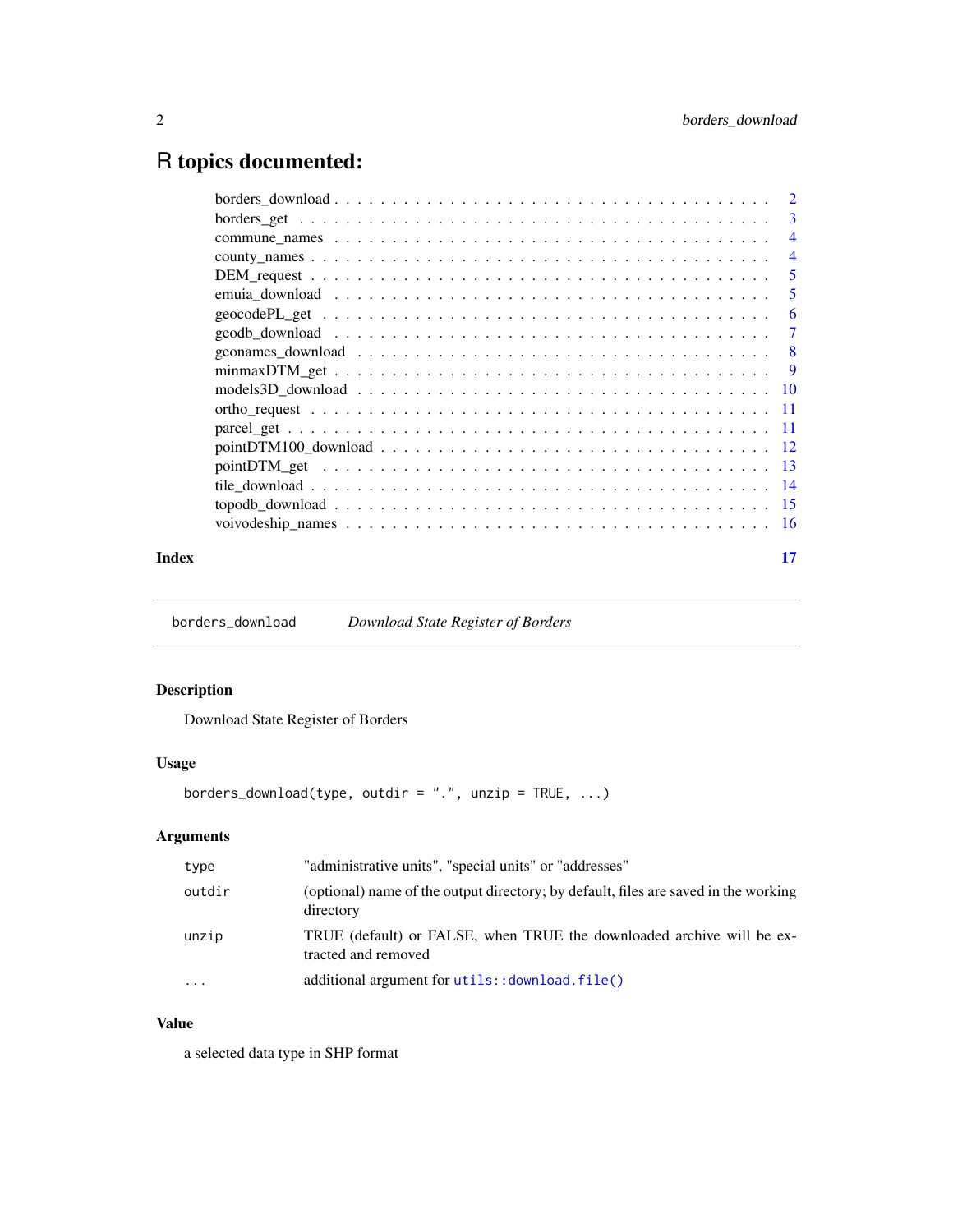# <span id="page-2-0"></span>borders\_get 3

### Examples

```
## Not run:
borders_download("administrative units") # 375 MB
## End(Not run)
```
borders\_get *Get the boundaries of administrative units*

# Description

Get the boundaries of administrative units

# Usage

```
borders_get(voivodeship = NULL, county = NULL, commune = NULL, TERYT = NULL)
```
#### Arguments

| voivodeship | selected voivodeships in Polish. Check voivodeship_names() function |
|-------------|---------------------------------------------------------------------|
| county      | county names in Polish. Check county names () function              |
| commune     | commune names in Polish. Check commune names () function            |
| TERYT       | voivodeships, counties or communes (2, 4 or 7 characters)           |

#### Value

a sf data.frame (EPSG: 2180)

# Examples

```
## Not run:
voivodeship_geom = borders_get(voivodeship = "lubuskie") # 494 KB
county_geom = borders_get(county = "Sopot") # 18 KB
commune_geom = borders_get(commune = c("Hel", "Krynica Morska")) # 11 KB
## End(Not run)
```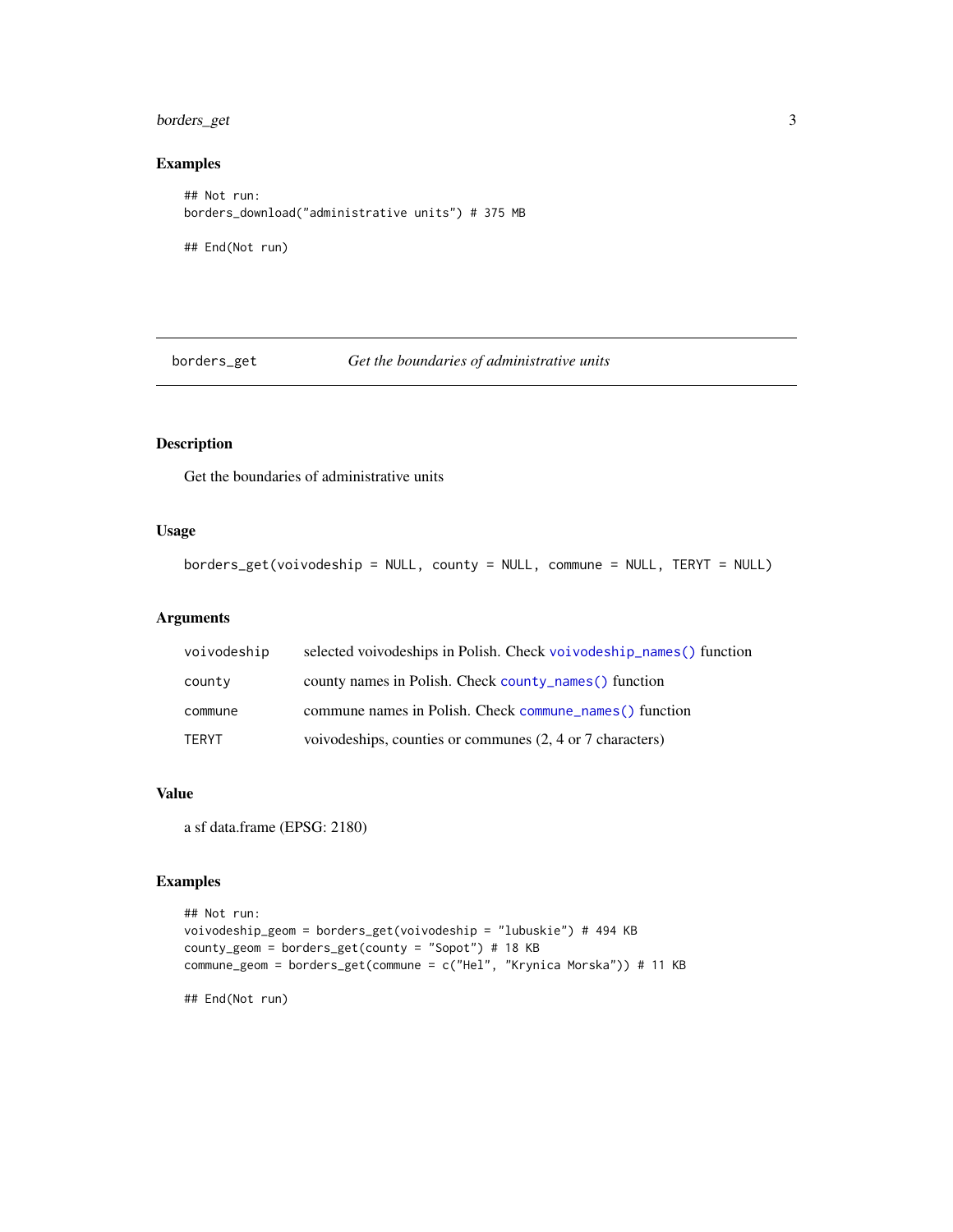<span id="page-3-2"></span><span id="page-3-0"></span>

The data frame contains names of communes, and their identifiers (TERC, 7 characters).

#### Usage

commune\_names

# Format

An object of class tbl\_df (inherits from tbl, data.frame) with 2477 rows and 2 columns.

# Examples

commune\_names

<span id="page-3-1"></span>county\_names *Counties in Poland*

### Description

The data frame contains the names of counties, their identifiers (TERYT, 4 characters) and the availability of building models in the LOD2 standard (logical value).

# Usage

county\_names

#### Format

An object of class data. frame with 380 rows and 3 columns.

#### Examples

county\_names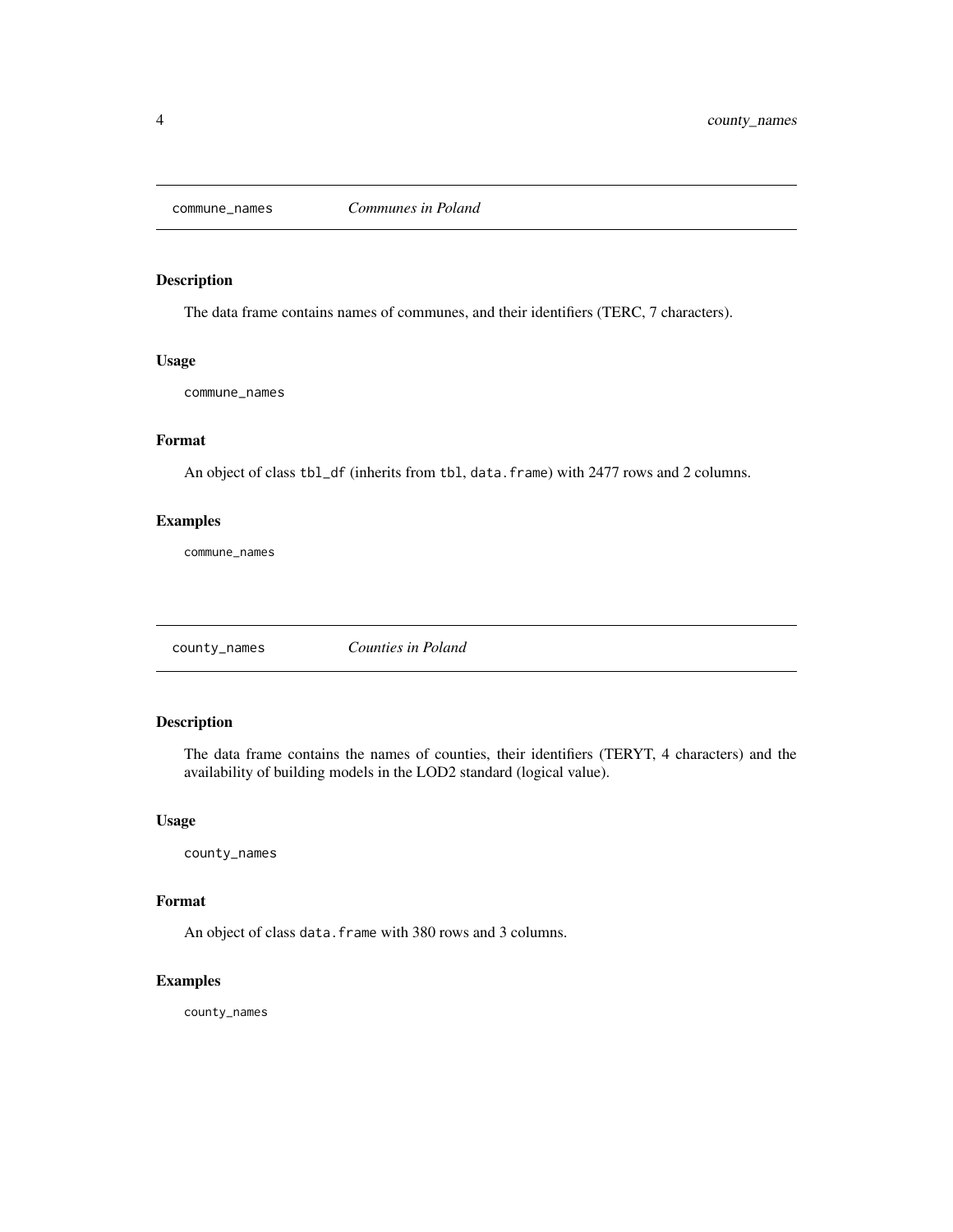<span id="page-4-1"></span><span id="page-4-0"></span>

Get metadata and links to available digital elevation models

#### Usage

```
DEM_request(x)
```
#### Arguments

x an sf, sfc or SpatVector object with one or more features (requests are based on the bounding boxes of the provided features)

#### Value

a data frame with metadata and links to the digital elevation models (different formats of digital terrain model, digital surface model and point clouds)

#### Examples

```
## Not run:
library(sf)
polygon_path = system.file("datasets/search_area.gpkg", package = "rgugik")
polygon = read_sf(polygon_path)
req_df = DEM_request(polygon)
# simple filtering by attributes
req\_df = req\_df[req\_df\req_df = req_df[req_df$product == "PointCloud" & req_df$format == "LAS", ]
```
## End(Not run)

emuia\_download *Download Register of Towns, Streets and Addresses for communes*

#### Description

Download Register of Towns, Streets and Addresses for communes

#### Usage

```
emuia_download(commune = NULL, TERYT = NULL, outdir = ".", unzip = TRUE, ...)
```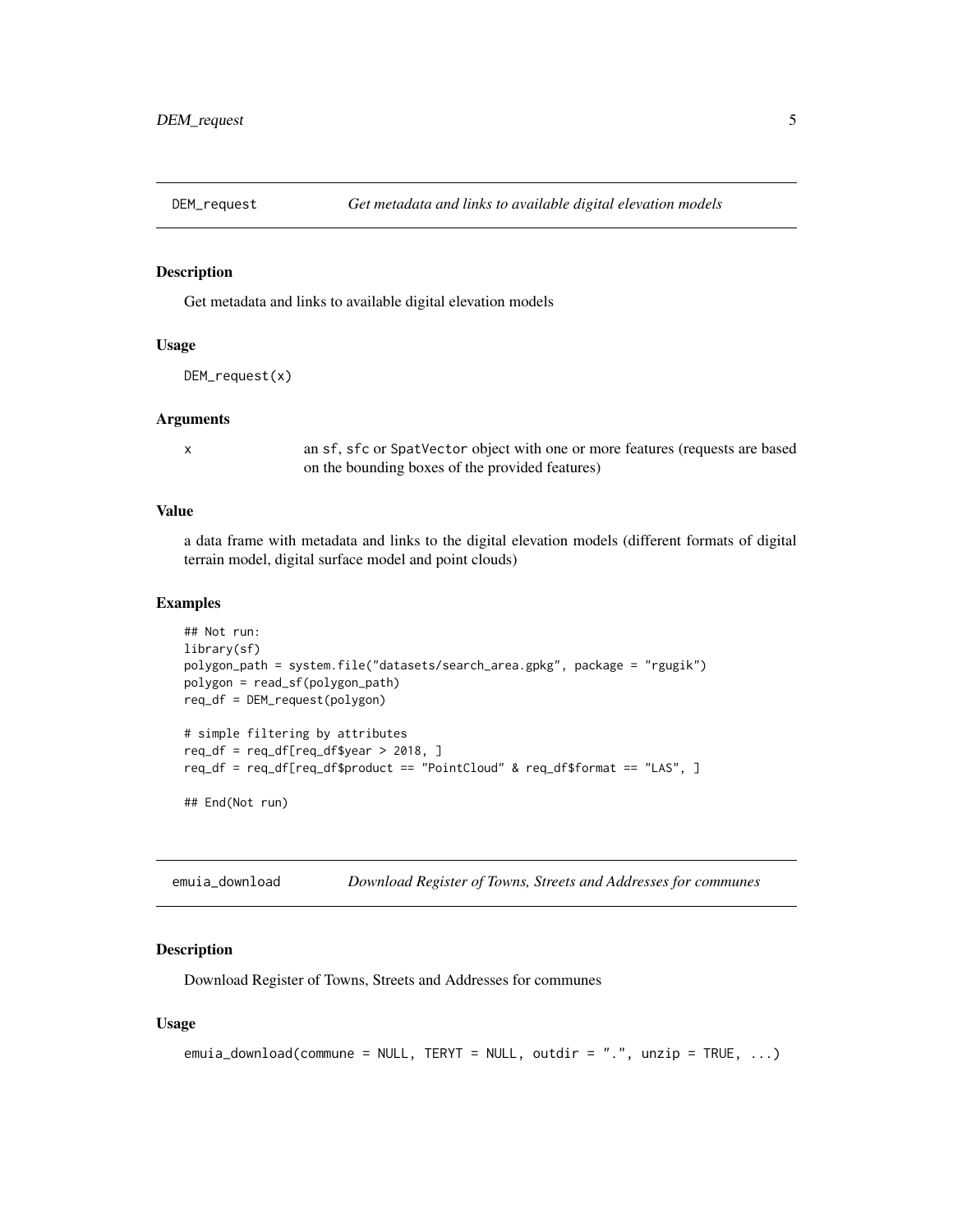# <span id="page-5-0"></span>Arguments

| commune   | commune name in Polish. Check commune names () function.                                         |
|-----------|--------------------------------------------------------------------------------------------------|
| TERYT     | county ID (7 characters)                                                                         |
| outdir    | (optional) name of the output directory; by default, files are saved in the working<br>directory |
| unzip     | TRUE (default) or FALSE, when TRUE the downloaded archive will be ex-<br>tracted and removed     |
| $\ddotsc$ | additional argument for utils:: download.file()                                                  |

#### Value

a register in SHP format

# Examples

```
## Not run:
emuia_download(commune = "Kotla") # 38 KB
emuia_download(TERYT = c("0203042", "2412032")) # 75 KB
```
## End(Not run)

geocodePL\_get *Convert addresses and objects to geographic coordinates*

# Description

Convert addresses and objects to geographic coordinates

# Usage

```
geocodePL_get(
 address = NULL,
 road = NULL,rail_crossing = NULL,
  geoname = NULL
)
```
# Arguments

| address       | place with or without street and house number                                                                    |
|---------------|------------------------------------------------------------------------------------------------------------------|
| road          | road number with or without mileage                                                                              |
| rail_crossing | rail crossing identifier (11 characters including 2 spaces, format: "XXX XXX"<br>XXX'                            |
| geoname       | name of the geographical object from State Register of Geographical Names<br>$(function$ geonames_download $())$ |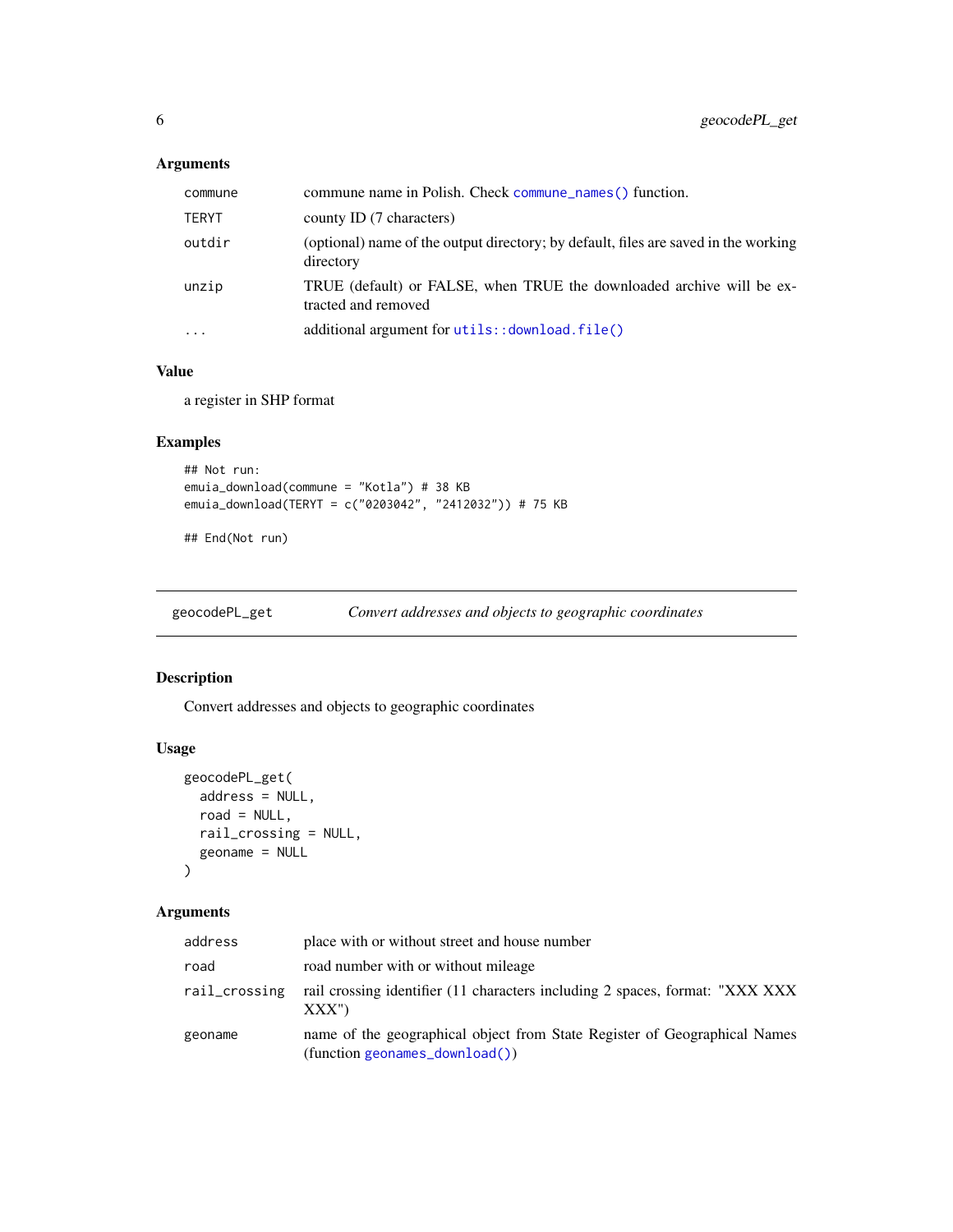# <span id="page-6-0"></span>geodb\_download 7

#### Value

a sf data.frame (EPSG: 2180) with metadata

# Examples

```
## Not run:
geocodePL_get(address = "Marki") # place
geocodePL_get(address = "Marki, Andersa") # place and street
geocodePL_get(address = "Marki, Andersa 1") # place, street and house number
geocodePL_get(address = "Królewskie Brzeziny 13") # place and house number
geocodePL_get(road = "632") # road number
geocodePL_get(road = "632 55") # road number and mileage
geocodePL_get(rail_crossing = "001 018 478")
geocodePL_get(geoname = "Las Mierzei") # physiographic object
## End(Not run)
```
geodb\_download *Download General Geographic Databases for entire voivodeships*

#### Description

Download General Geographic Databases for entire voivodeships

#### Usage

```
geodb_download(voivodeships, outdir = "."", unzip = TRUE, ...)
```
# Arguments

| voivodeships | selected voivodeships in Polish or English, or TERC (object voivodeship_names<br>can by helpful) |
|--------------|--------------------------------------------------------------------------------------------------|
| outdir       | (optional) name of the output directory; by default, files are saved in the working<br>directory |
| unzip        | TRUE (default) or FALSE, when TRUE the downloaded archive will be ex-<br>tracted and removed     |
| $\ddotsc$    | additional argument for utils:: download.file()                                                  |

#### Value

a database in Geography Markup Language format (.GML), the content and detail level corresponds to the general geographic map in the scale of 1:250000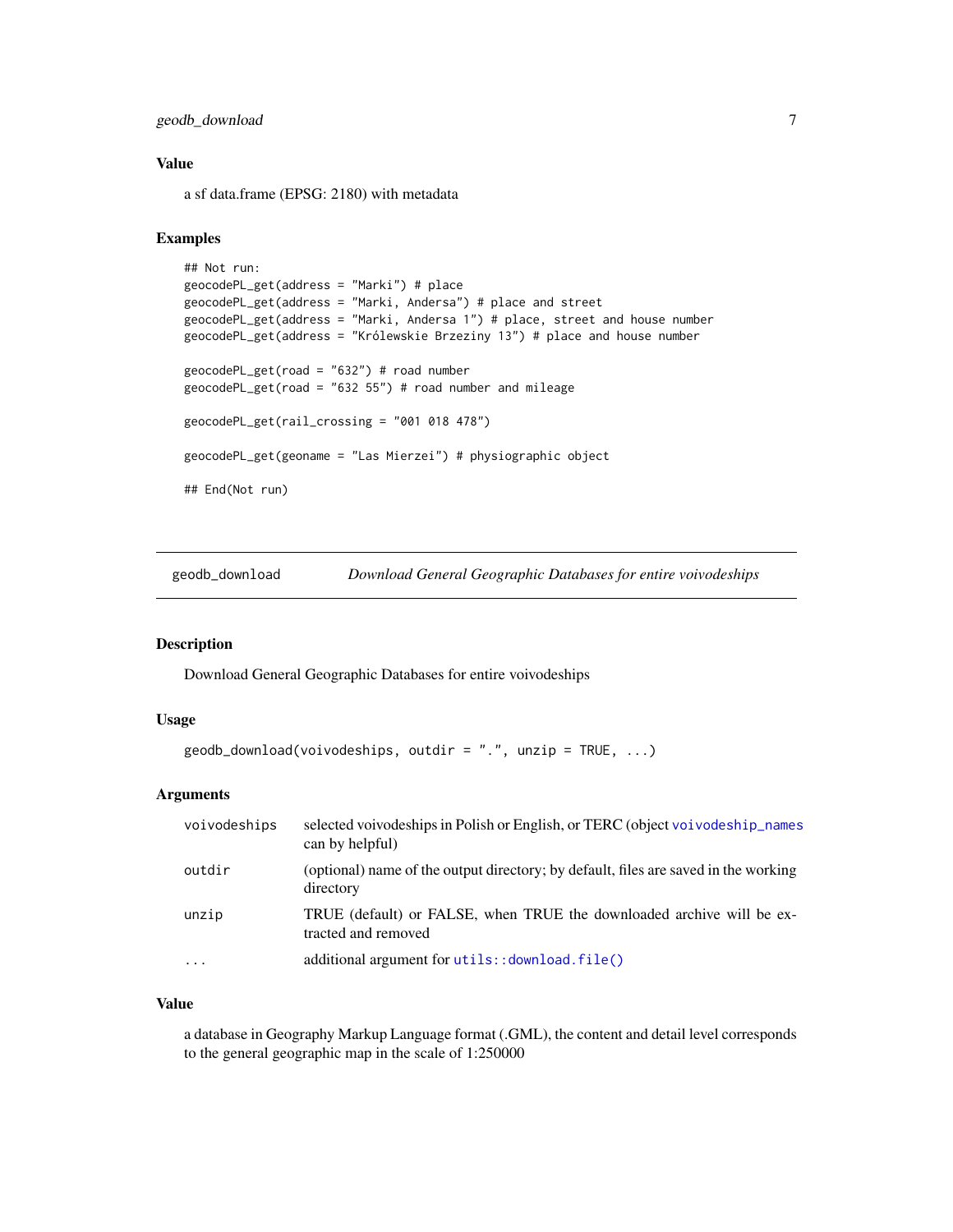#### <span id="page-7-0"></span>References

description of topographical and general geographical databases, and technical standards for making maps (in Polish): [https://isap.sejm.gov.pl/isap.nsf/download.xsp/WDU20210001412/O/](https://isap.sejm.gov.pl/isap.nsf/download.xsp/WDU20210001412/O/D20211412.pdf) [D20211412.pdf](https://isap.sejm.gov.pl/isap.nsf/download.xsp/WDU20210001412/O/D20211412.pdf)

brief description of categories and layer names (in English and Polish): [https://kadyb.github.](https://kadyb.github.io/rgugik/articles/articles/spatialdb_description.html) [io/rgugik/articles/articles/spatialdb\\_description.html](https://kadyb.github.io/rgugik/articles/articles/spatialdb_description.html)

#### Examples

```
## Not run:
geodb_download(c("opolskie", "lubuskie")) # 12.7 MB
geodb_download(c("Opole", "Lubusz")) # 12.7 MB
geodb_download(c("16", "08")) # 12.7 MB
```
## End(Not run)

<span id="page-7-1"></span>geonames\_download *Download State Register of Geographical Names*

#### Description

Download State Register of Geographical Names

#### Usage

```
geonames_download(type, format = "SHP", outdir = ".", unzip = TRUE, ...)
```
#### **Arguments**

| type      | names of places ("place") and/or physiographic objects ("object")                                |
|-----------|--------------------------------------------------------------------------------------------------|
| format    | data format ("GML", "SHP" (default) and/or "XLSX")                                               |
| outdir    | (optional) name of the output directory; by default, files are saved in the working<br>directory |
| unzip     | TRUE (default) or FALSE, when TRUE the downloaded archive will be ex-<br>tracted and removed     |
| $\ddotsc$ | additional argument for utils:: download.file()                                                  |

#### Value

a selected data type in the specified format

#### References

<http://isap.sejm.gov.pl/isap.nsf/download.xsp/WDU20150000219/O/D20150219.pdf>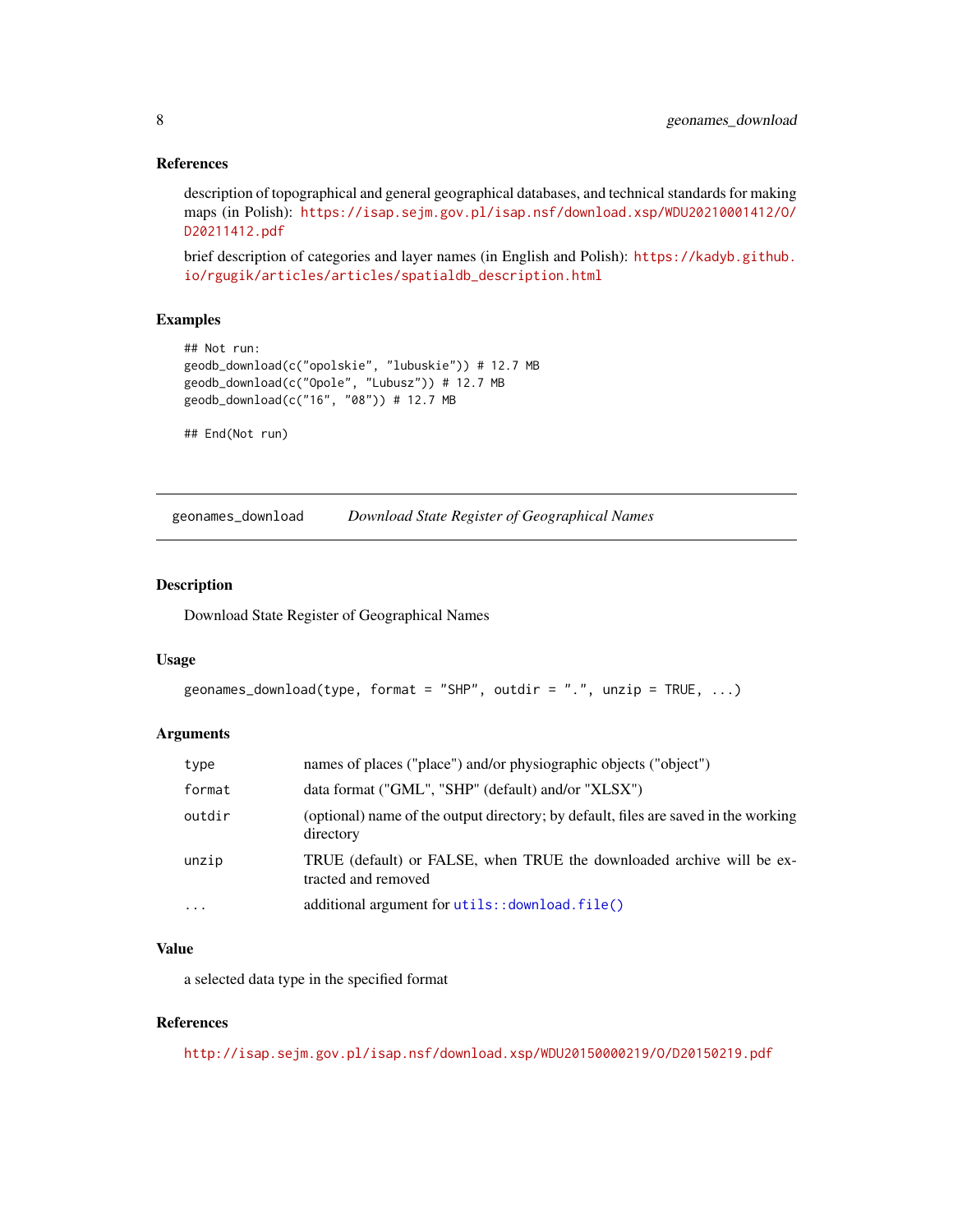# <span id="page-8-0"></span>minmaxDTM\_get 9

# Examples

```
## Not run:
geonames_download(type = "place", format = "SHP") # 18.2 MB
## End(Not run)
```
minmaxDTM\_get *Get minimum and maximum elevation for a given polygon*

#### Description

Get minimum and maximum elevation for a given polygon

# Usage

```
minmaxDTM_get(polygon)
```
#### Arguments

polygon the polygon layer with only one object (area less than 10 ha), the larger the polygon area, the lower DTM resolution, the input coordinate system must be EPSG:2180

# Value

a data frame with vector points and min/max terrain elevation (EPSG:2180)

# Examples

```
## Not run:
library(sf)
polygon_path = system.file("datasets/search_area.gpkg", package = "rgugik")
polygon = read_sf(polygon_path)
minmax = minmaxDTM_get(polygon)
```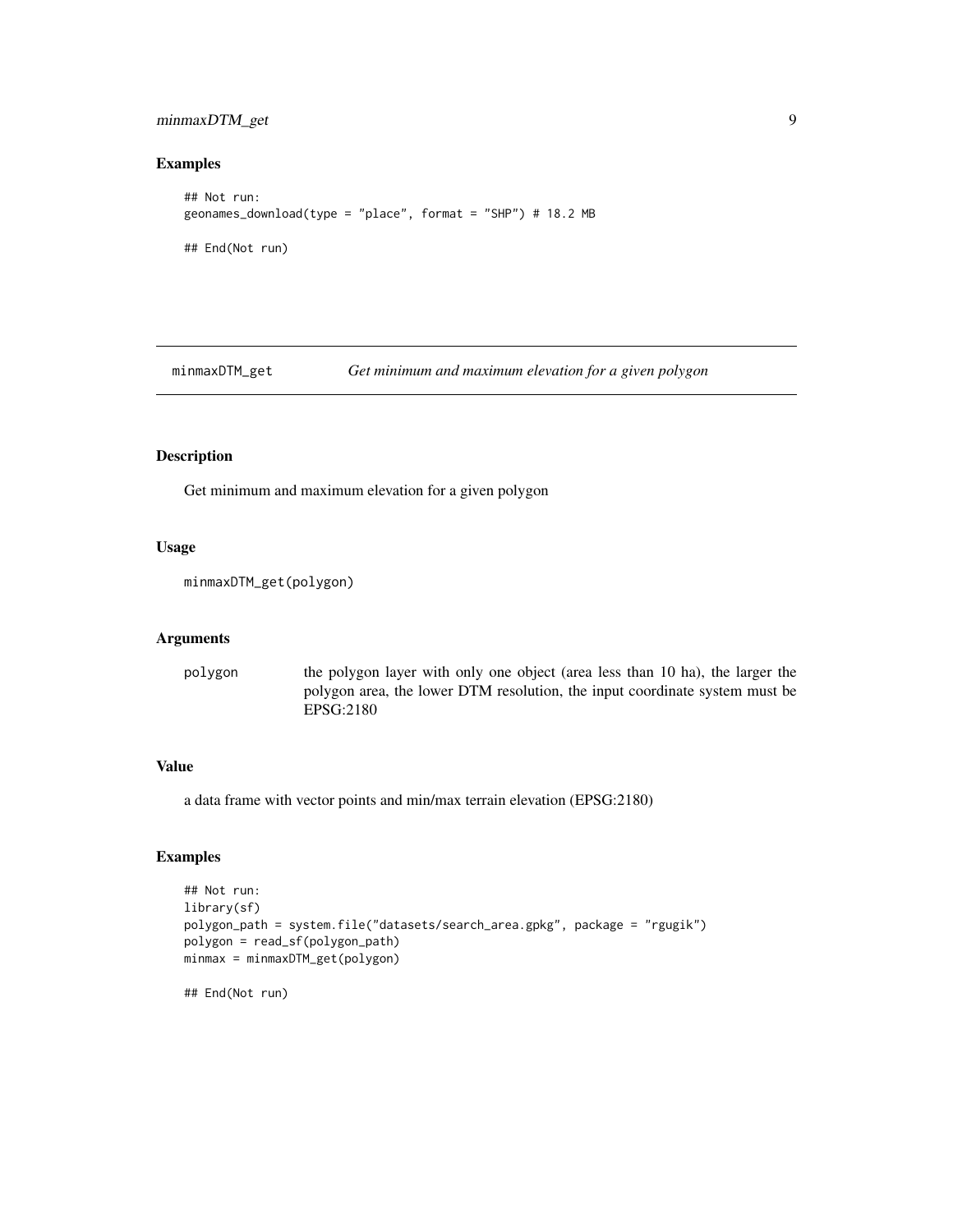<span id="page-9-0"></span>models3D\_download *Download 3D models of buildings for counties*

#### Description

Download 3D models of buildings for counties

#### Usage

```
models3D_download(
  county = NULL,
  TERYT = NULL,
  LOD = "LOD1",outdir = ".".unzip = TRUE,...
\mathcal{L}
```
# Arguments

| county       | county name in Polish. Check county_names() function.                                                                                                                                                                                                          |
|--------------|----------------------------------------------------------------------------------------------------------------------------------------------------------------------------------------------------------------------------------------------------------------|
| <b>TERYT</b> | county ID (4 characters)                                                                                                                                                                                                                                       |
| LOD.         | level of detail for building models ("LOD1" or "LOD2"). "LOD1" is default.<br>"LOD2" is only available for ten voivodeships (TERC: "04", "06", "12", "14",<br>" $16$ ", " $18$ ", " $20$ ", " $24$ ", " $26$ ", " $28$ "). Check voivodeship_names() function. |
| outdir       | (optional) name of the output directory; by default, files are saved in the working<br>directory                                                                                                                                                               |
| unzip        | TRUE (default) or FALSE, when TRUE the downloaded archive will be ex-<br>tracted and removed                                                                                                                                                                   |
|              | additional argument for utils:: download.file()                                                                                                                                                                                                                |
|              |                                                                                                                                                                                                                                                                |

# Value

models of buildings in Geography Markup Language format (.GML)

# Examples

```
## Not run:
models3D_download(TERYT = c("2476", "2264")) # 3.6 MB
models3D_download(county = "sejneński", LOD = "LOD2") # 7.0 MB
```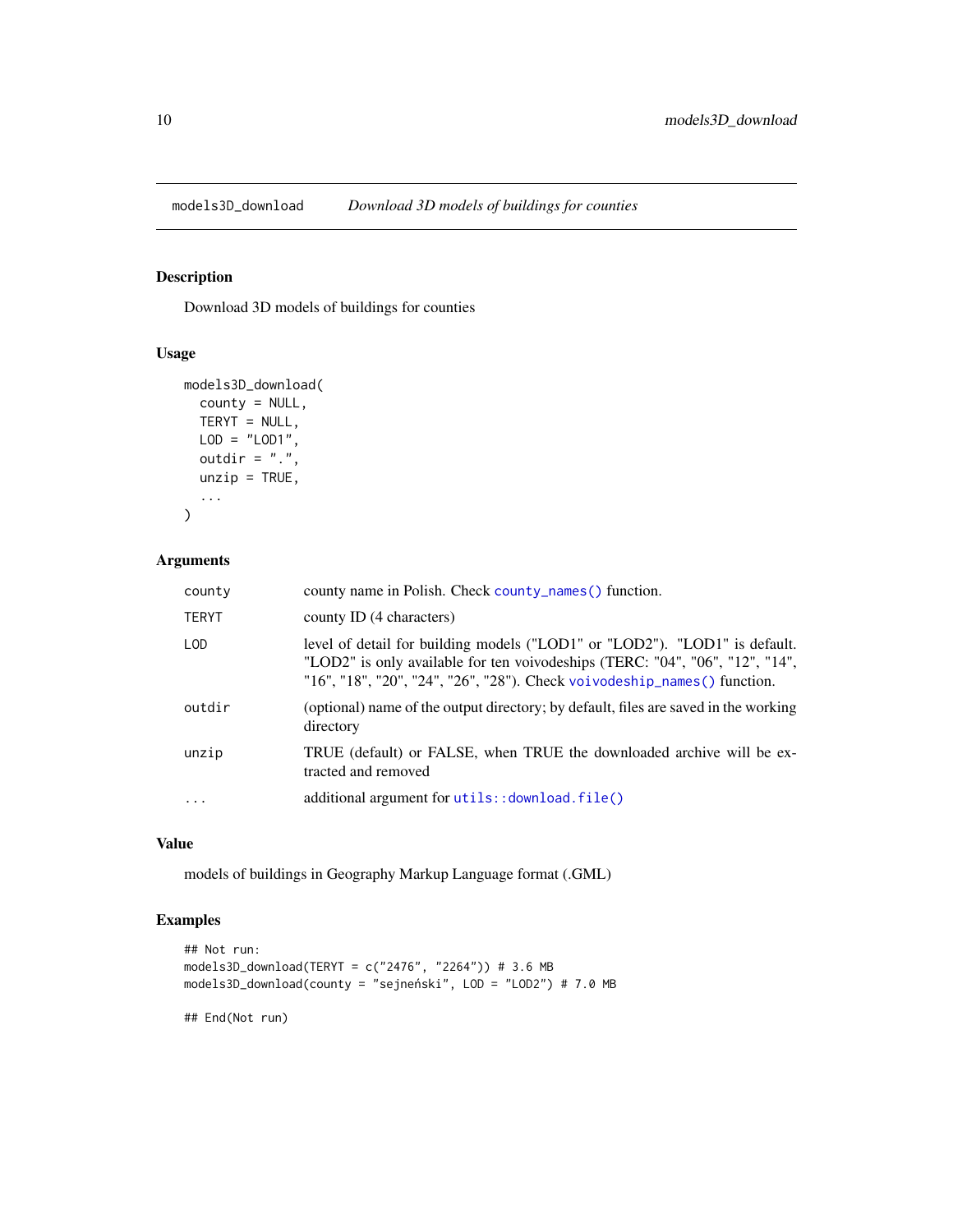<span id="page-10-1"></span><span id="page-10-0"></span>

Get metadata and links to available orthoimages

# Usage

```
ortho_request(x)
```
orto\_request(x)

#### Arguments

x an sf, sfc or SpatVector object with one or more features (requests are based on the bounding boxes of the provided features)

# Value

a data frame with metadata and links to the orthoimages

#### Examples

```
## Not run:
library(sf)
polygon_path = system.file("datasets/search_area.gpkg", package = "rgugik")
polygon = read_sf(polygon_path)
req_df = ortho_request(polygon)
# simple filtering by attributes
req_df = req_df[req_df$composition == "CIR", ]
req_df = req_df[req_df$resolution <= 0.25 & req_df$year >= 2016, ]
## End(Not run)
```
parcel\_get *Get the geometry of cadastral parcels*

#### Description

Get the geometry of cadastral parcels

#### Usage

```
\text{parcell\_get}(\text{TERYT} = \text{NULL}, \text{X} = \text{NULL}, \text{Y} = \text{NULL})
```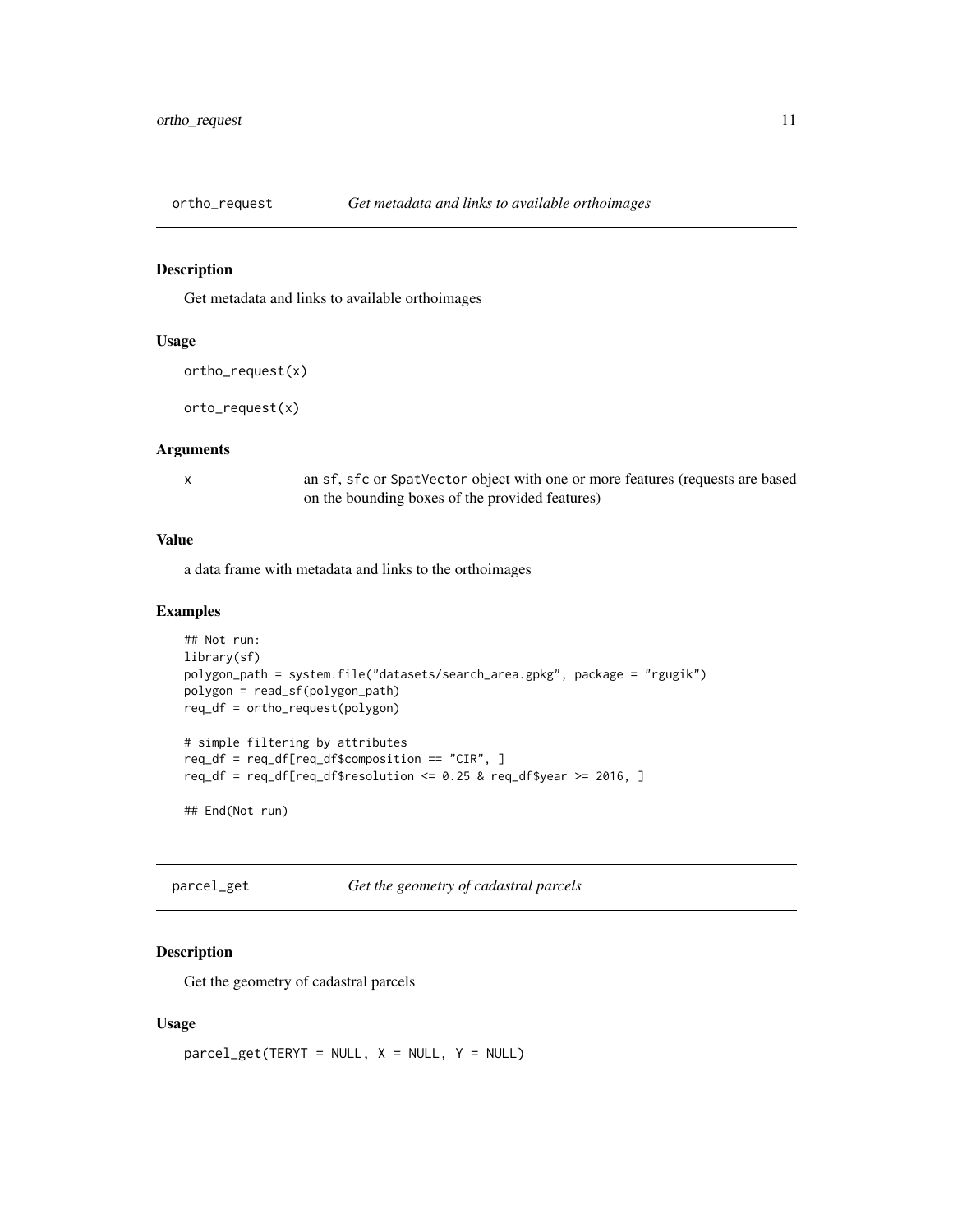# <span id="page-11-0"></span>Arguments

| TERYT | parcel ID (18 characters, e.g. "141201_1.0001.6509") |
|-------|------------------------------------------------------|
| X     | longitude (EPSG: $2180$ )                            |
| ٧     | latitude (EPSG: $2180$ )                             |

#### Value

a simple feature geometry (in case of TERYT) or data frame with simple feature geometry and TERYT (in case of coordinates)

# Examples

```
## Not run:
parcel = parcel_get(TERYT = "141201_1.0001.6509")
\text{parcell} = \text{parcell\_get}(X = 313380.5, Y = 460166.4)
```

```
## End(Not run)
```
pointDTM100\_download *Download digital terrain models for voivodeships (100 m resolution)*

# Description

Download digital terrain models for voivodeships (100 m resolution)

# Usage

```
pointDTM100_download(voivodeships, outdir = ".", unzip = TRUE, ...)
```
# Arguments

| voivodeships | selected voivodeships in Polish or English, or TERC (function voivodeship_names()<br>can by helpful) |
|--------------|------------------------------------------------------------------------------------------------------|
| outdir       | (optional) name of the output directory; by default, files are saved in the working<br>directory     |
| unzip        | TRUE (default) or FALSE, when TRUE the downloaded archive will be ex-<br>tracted and removed         |
| $\ddotsc$    | additional argument for utils:: download.file()                                                      |

#### Value

text files with X, Y, Z columns (EPSG:2180)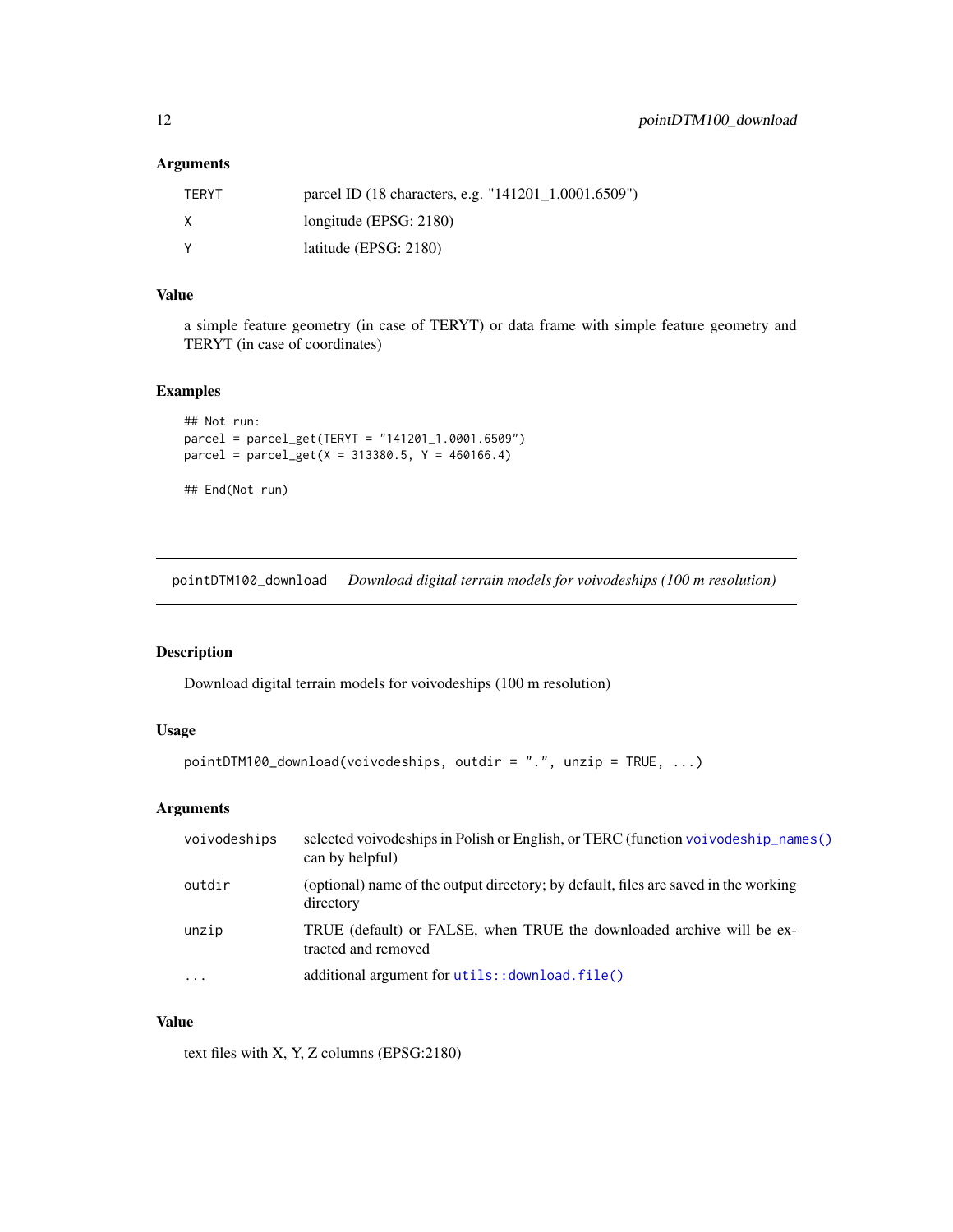# <span id="page-12-0"></span>pointDTM\_get 13

# Examples

```
## Not run:
pointDTM100_download(c("opolskie", "świętokrzyskie")) # 8.5 MB
pointDTM100_download(c("Opole", "Swietokrzyskie")) # 8.5 MB
pointDTM100_download(c("16", "26")) # 8.5 MB
```
## End(Not run)

pointDTM\_get *Get terrain elevation for a given polygon*

# Description

Get terrain elevation for a given polygon

# Usage

pointDTM\_get(polygon, distance = 1, print\_iter = TRUE)

# Arguments

| polygon    | the polygon layer with only one object (its area is limited to the 20 ha * distance<br>parameter), the input coordinate system must be EPSG:2180 |
|------------|--------------------------------------------------------------------------------------------------------------------------------------------------|
| distance   | distance between points in meters (must be integer and greater than 1)                                                                           |
| print_iter | print the current iteration of all (logical, TRUE default)                                                                                       |

#### Value

a data frame with vector points and terrain elevation (EPSG:2180, Vertical Reference System:PL-KRON86-NH)

#### Examples

```
## Not run:
library(sf)
polygon_path = system.file("datasets/search_area.gpkg", package = "rgugik")
polygon = read_sf(polygon_path)
DTM = pointDTM_get(polygon, distance = 2)
```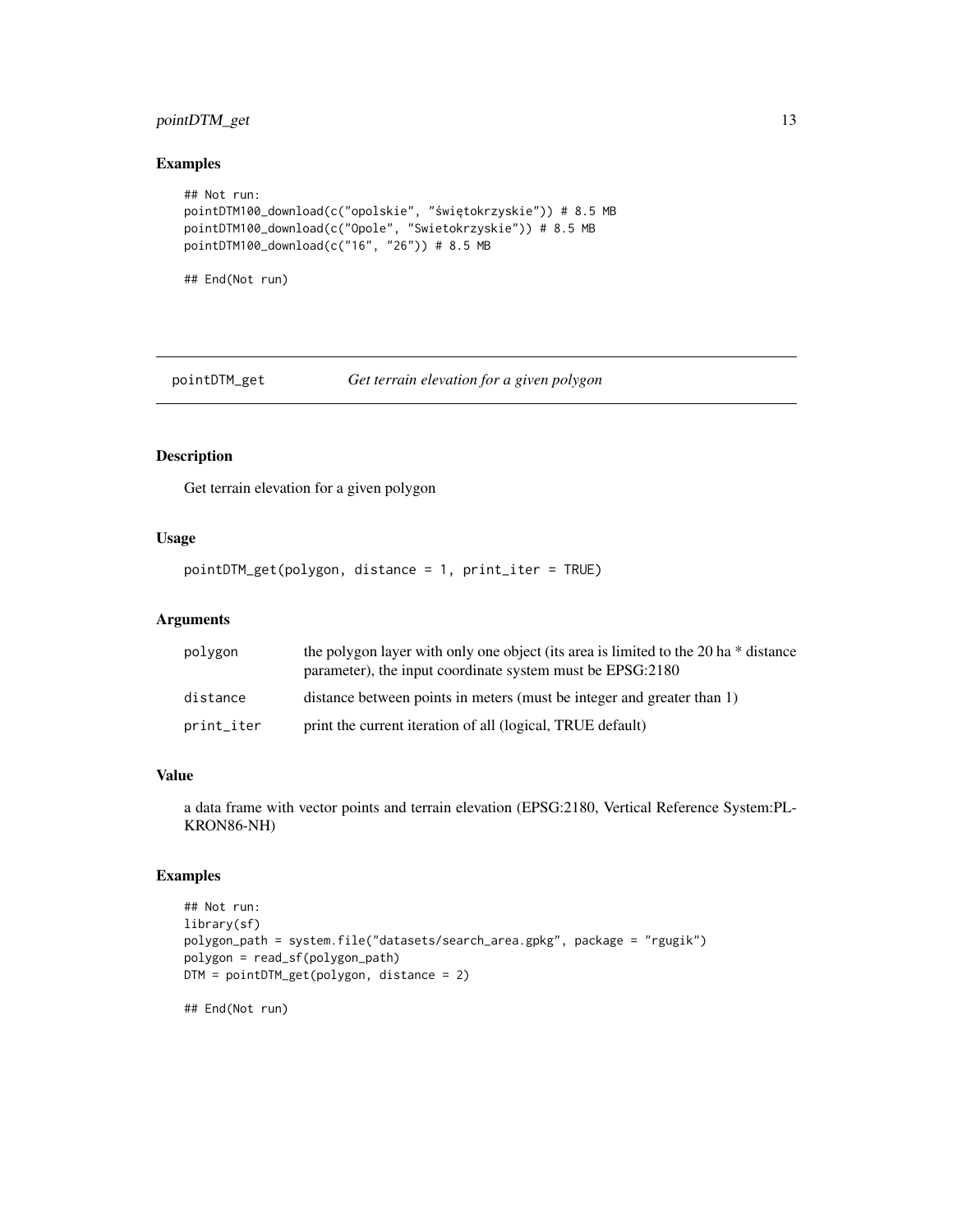<span id="page-13-0"></span>

Download requested tiles

#### Usage

```
tile_download(
 df_req,
 outdir = ".".unzip = TRUE,check_SHA = FALSE,
 print_iter = TRUE,
  ...
)
```
# Arguments

| df_req     | a data frame obtained using the ortho_request() and DEM_request() func-<br>tions                                                       |
|------------|----------------------------------------------------------------------------------------------------------------------------------------|
| outdir     | (optional) name of the output directory; by default, files are saved in the working<br>directory                                       |
| unzip      | TRUE (default) or FALSE, when TRUE the downloaded archive will be ex-<br>tracted and removed; only suitable for certain elevation data |
| check_SHA  | check the integrity of downloaded files (logical, FALSE default)                                                                       |
| print_iter | print the current iteration of all (logical, TRUE default)                                                                             |
| .          | additional argument for utils:: download.file()                                                                                        |

#### Value

georeferenced tiles with properties (resolution, year, etc.) as specified in the input data frame

# Examples

```
## Not run:
library(sf)
polygon_path = system.file("datasets/search_area.gpkg", package = "rgugik")
polygon = read_sf(polygon_path)
```
req\_df = ortho\_request(polygon) tile\_download(req\_df[1, ]) # download the first image only

req\_df = DEM\_request(polygon) tile\_download(req\_df[1, ]) # download the first DEM only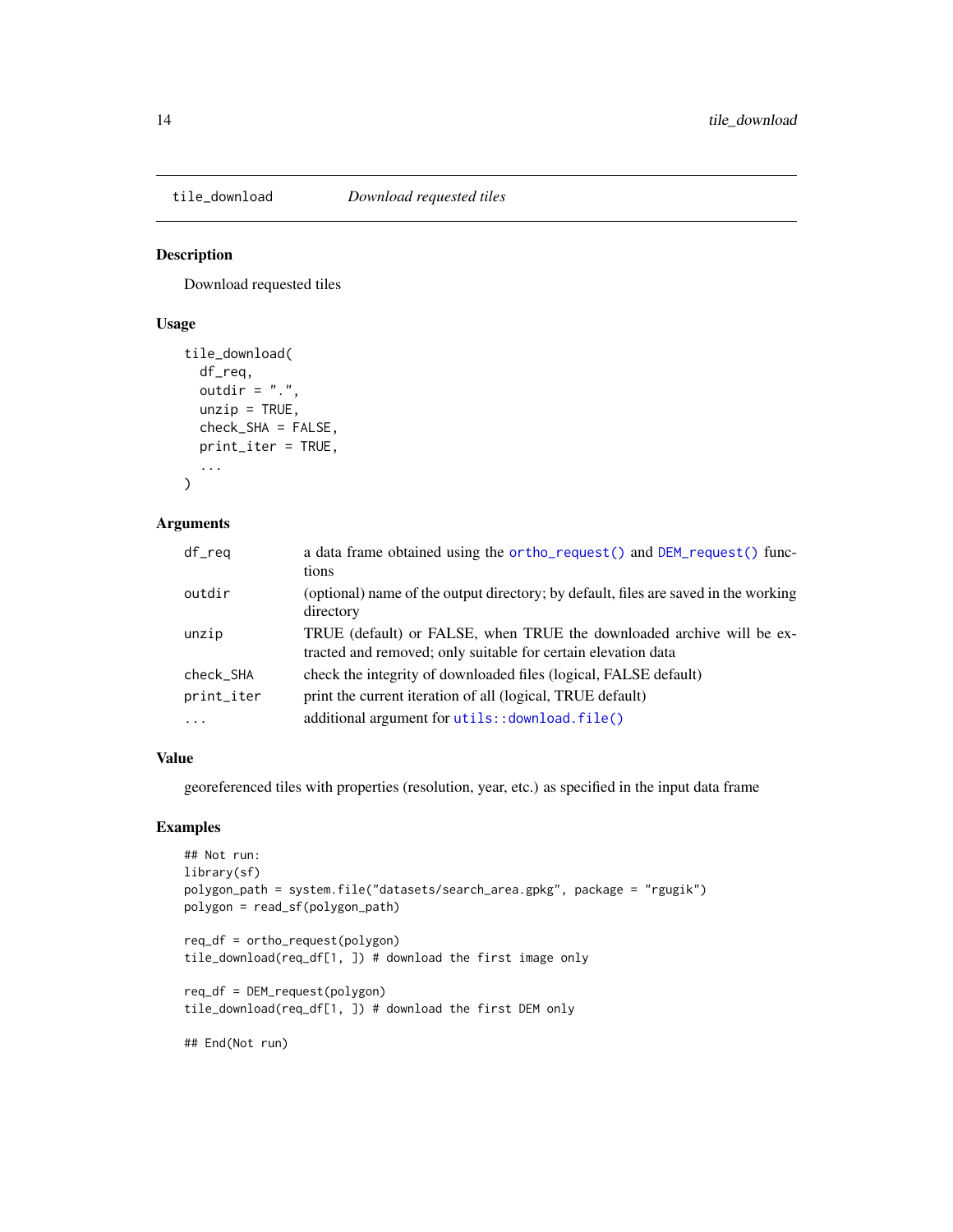<span id="page-14-0"></span>

Download Topographic Databases for counties

## Usage

```
topodb_download(county = NULL, TERYT = NULL, outdir = ".", unzip = TRUE, ...)
```
# Arguments

| county       | county name in Polish. Check county_names() function.                                            |
|--------------|--------------------------------------------------------------------------------------------------|
| <b>TERYT</b> | county ID (4 characters)                                                                         |
| outdir       | (optional) name of the output directory; by default, files are saved in the working<br>directory |
| unzip        | TRUE (default) or FALSE, when TRUE the downloaded archive will be ex-<br>tracted and removed     |
| $\ddotsc$    | additional argument for utils:: download.file()                                                  |

# Value

a database in Geography Markup Language format (.GML), the content and detail level corresponds to the topographic map in the scale of 1:10000

#### References

description of topographical and general geographical databases, and technical standards for making maps (in Polish): [https://isap.sejm.gov.pl/isap.nsf/download.xsp/WDU20210001412/O/](https://isap.sejm.gov.pl/isap.nsf/download.xsp/WDU20210001412/O/D20211412.pdf) [D20211412.pdf](https://isap.sejm.gov.pl/isap.nsf/download.xsp/WDU20210001412/O/D20211412.pdf)

brief description of categories and layer names (in English and Polish): [https://kadyb.github.](https://kadyb.github.io/rgugik/articles/articles/spatialdb_description.html) [io/rgugik/articles/articles/spatialdb\\_description.html](https://kadyb.github.io/rgugik/articles/articles/spatialdb_description.html)

# Examples

```
## Not run:
topodb_download(county = "Świętochłowice") # 2.4 MB
topodb_download(TERYT = c("2476", "2264")) # 4.8 MB
```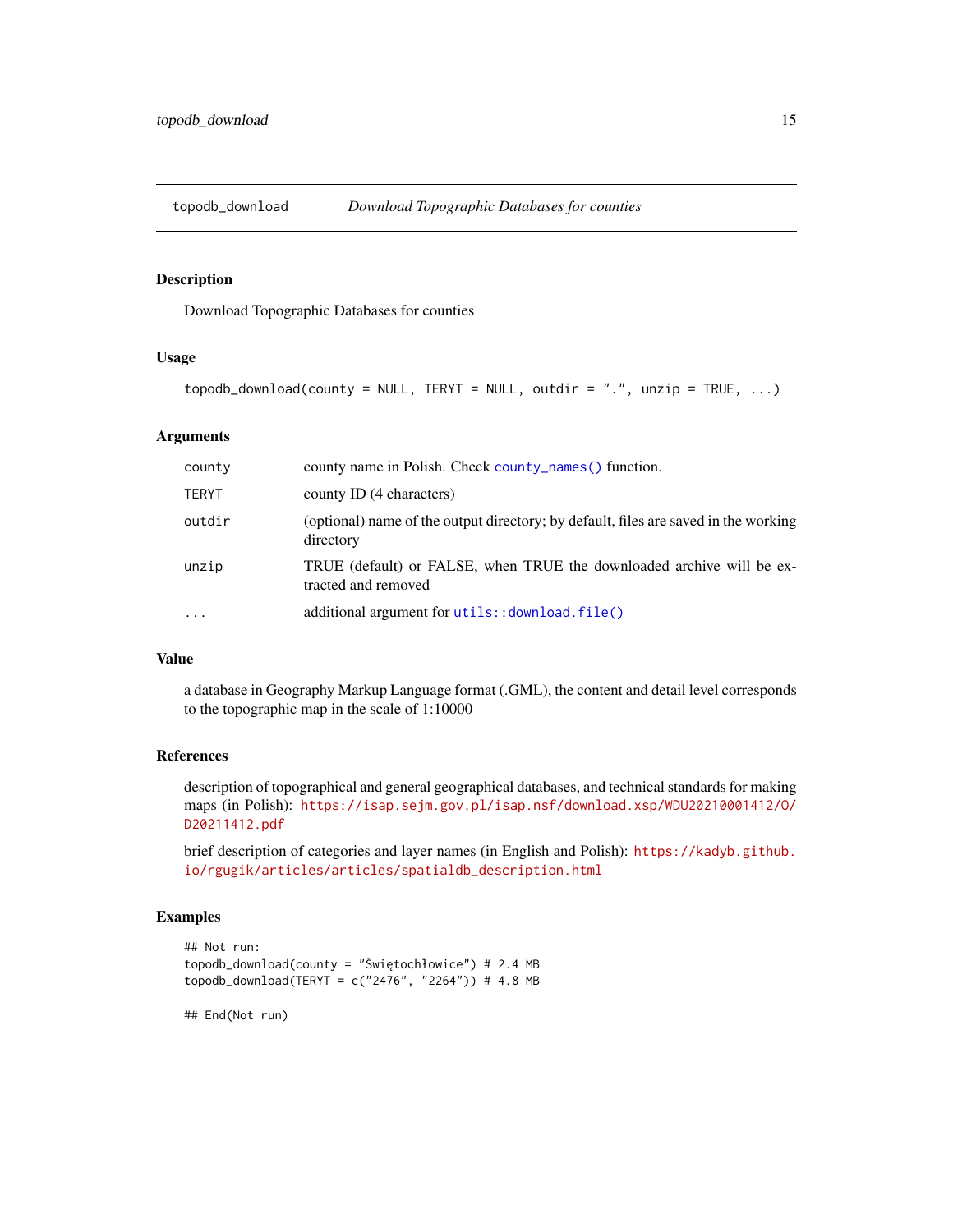<span id="page-15-1"></span><span id="page-15-0"></span>voivodeship\_names *Voivodeships in Poland*

# Description

The data frame contains Polish and English names of voivodeships, and their identifiers (TERC, 2 characters).

# Usage

voivodeship\_names

#### Format

An object of class data. frame with 16 rows and 3 columns.

# Examples

voivodeship\_names